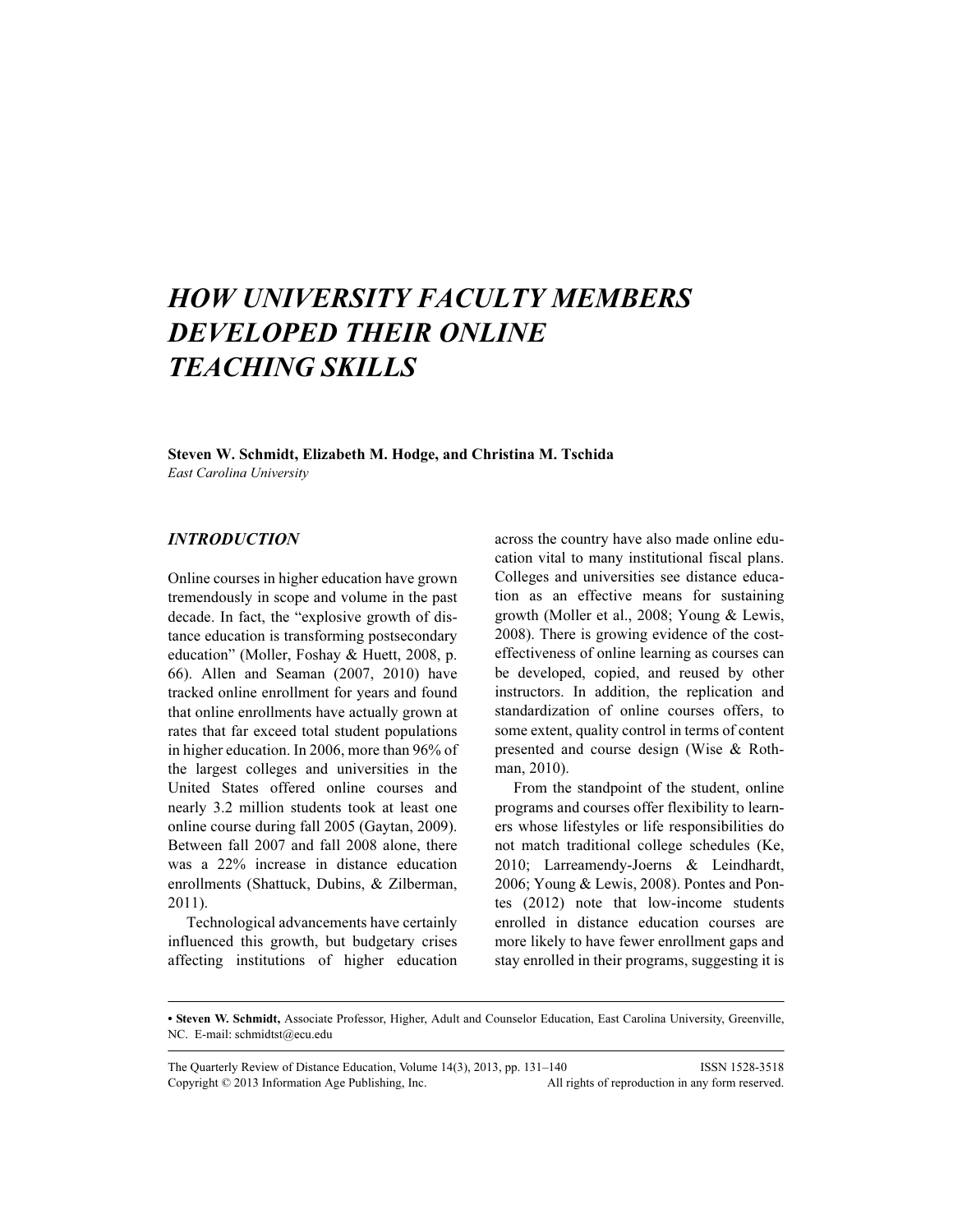due to the easy accessibility of courses and convenience of completing coursework on their own schedules.

Colleges and universities have embraced online education as a way of increasing enrollment and managing financial difficulties. As a result, faculty has had to change, as well. Faculty used to teaching in traditional face-to-face classrooms now find themselves transitioning to teaching online. In the process, they are learning that teaching online is not as simple as transferring face-to-face courses to the Internet. As Smith (2005) notes, "Teaching online requires a specific set of skills and competencies" (p. 1). Furthermore, "faculty cannot be expected to know intuitively how to design and deliver an effective online course" (Palloff & Pratt, 2001, p. 23). Research says most teachers teach as they were taught. In discussing how professors learn to teach, Kugel (1993) summarizes "Most of what they have learned, they have learned from watching others and, as they start to do it on their own, they usually wish they had paid more attention to what their professors did as they taught" (p. 317). However, distance educators lack a model or benchmark for online teaching, because many of them have not even taken online courses as students. Results of the aforementioned circumstances are understandable. A 2012 study conducted by Inside Higher Ed found that 58% of the almost 5,000 faculty members who responded to the study described themselves as more fearful than excited about the growth of online education (Kolowich, 2012).

Have faculty been forgotten in this rush to online learning? Or is it simply assumed that faculty are able to teach in any situation? The problem is that not enough is known about the online instructor in higher education and about the experiences of instructors who move from face-to-face to online teaching. It is within the context of higher education that this research project on the processes by which faculty learn to teach online was conducted. The purpose of this research was to better understand the experiences of these instructors and the pro-

cesses they went through when learning to teach online. Specifically, the study addressed the following questions:

- 1. How did university professors begin teaching online? What were the experiences associated with that initial online teaching experience?
- 2. What have these professors learned about teaching online as a result of their online teaching experiences?
- 3. How have these professors evolved as online instructors?

## REVIEW OF LITERATURE

Given the current environment in higher education, it is easy to see that distance education is here to stay. Therefore, the need for quality online instruction must be a priority for institutions offering distance education programs and courses. However, due to the speed at which distance education has grown, most colleges and universities find themselves behind in understanding what it means to teach online (Orr, Williams & Pennington, 2009) and in offering quality professional development for faculty who are asked to teach online courses (Macdonald & Poniatowska, 2011; Orr et al., 2009; Shattuck et al., 2011). Despite rapid growth in online course offerings, "institutional efforts to improve online teaching [are] generally sporadic and ad-hoc in nature" (Orr et al., 2009, p. 264). In fact, according to Allen and Seaman (2010) "19% of institutions with online offerings report that they have no training or mentoring programs for their online teaching faculty" (p. 3). Further complicating the issue, adjunct instructors are more likely to teach online courses than are full-time faculty, often teaching from home or off-campus; however, "the most common training approaches … are internally run training courses (65%) and informal mentoring (59%)" (Seaman, 2010, as cited in Shattuck et al., 2011). Often professional development efforts are in the form of hands-on workshops and "concen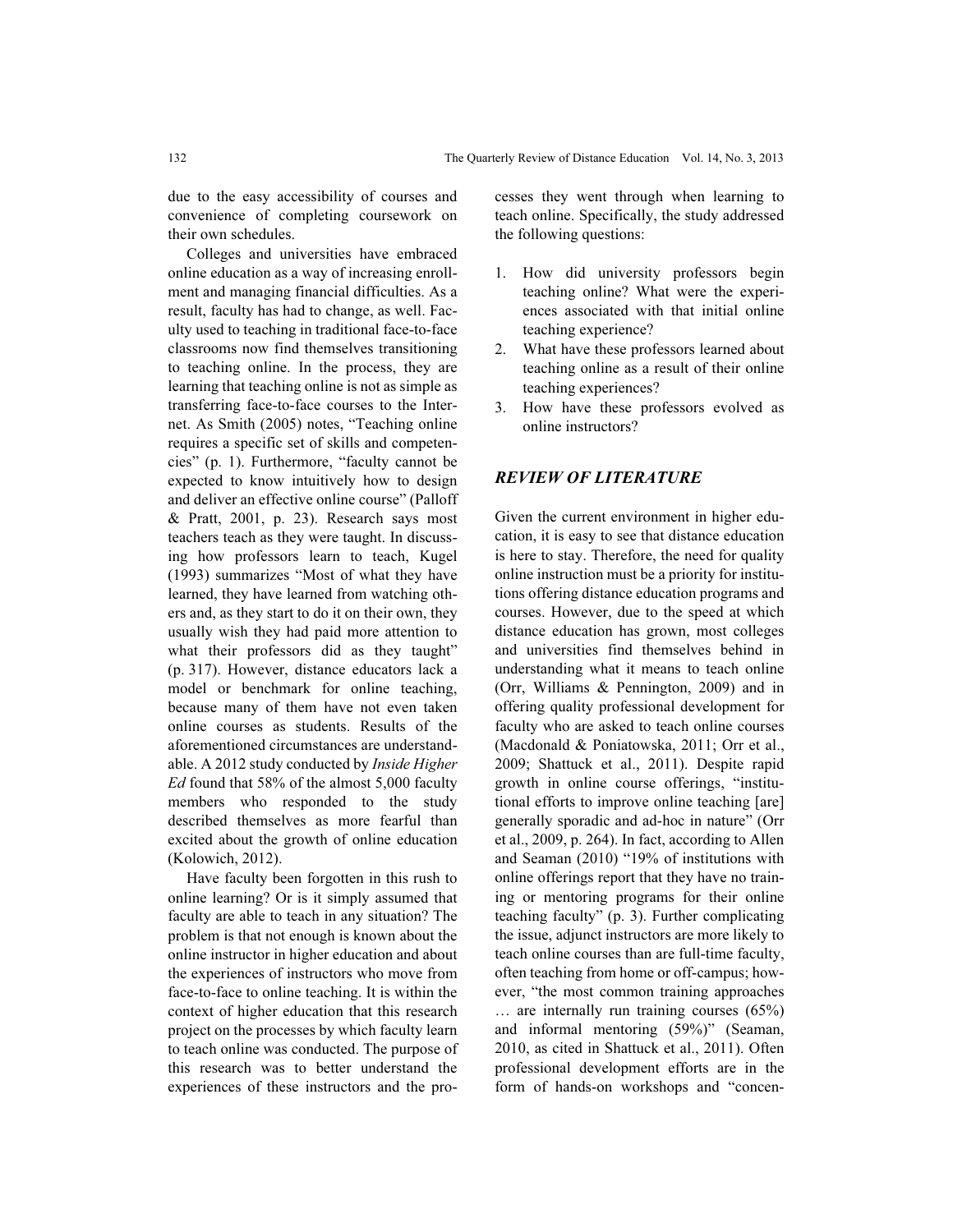trated on approaches to using the tools" versus how the tools might be used appropriately within a specific context of teaching and learning (Macdonald & Poniatowska, 2011, p. 124). Adjunct faculty are less likely than their fulltime faculty counterparts to attend such oncampus workshops or engage in informal mentoring and face-to-face discussions about teaching online, missing opportunities for professional development, reflection, and dialogue about their practice.

Developing online courses requires mastery of technologies that many faculty are not familiar with, and that some actually fear. Also required is an understanding of how to plan activities for the online student that are interesting, motivating and self-directed (Orr et al., 2009). In a study conducted by the Educause Center for Applied Research in 2009, fewer than half of students surveyed at 125 institutions in the United States felt that their online instructors used information technology effectively (Macdonald & Poniatowska, 2011). Institutions face the dilemma of providing professional development that not only ensures understanding of how to use technology effectively but how to consider online learners and pedagogies.

As a result of these conditions, faculty involvement and acceptance has been slow. Many faculty members hold perceptions of online education as time-consuming and unable to support student learning (Baran, Correia & Thompson, 2011; Gaytan, 2009). Often, faculty asked to teach online have little or no experience with online course development, teaching, or learning, and they are offered little support from their institutions. They learn quickly that online teaching takes more time than face-to-face teaching (Gaytan, 2009). Faculty are also forced to rethink their assumptions about teaching and learning as well as the roles they play in online courses (Baran et al., 2011).

Some researchers have found interest among online instructors for collaborative approaches to online course design and delivery. Most often, collaborative efforts, or the creation of "instructional teams" including faculty and instructional technology experts or technical support staff have been discussed as ways to improve online teaching (Baran et al., 2011; Fish & Wickersham, 2009; Macdonald & Poniatowska, 2011; Orr et al., 2009; Shattuck et al., 2011). Professional development that is available for online instructors tends to fall into two categories: the collaborative teams model and the workshop model. The Jumpstart Program at Indiana University-Purdue University-Indianapolis (IUPUI) is an example of the collaborative team model. New faculty go through a 4-day workshop during which they learn the basics of online teaching, create a vision for their work, and develop a learning module for their online course with the help of a "developmental support team" (Xu & Morris, 2007). Such collaborative course development models exist at some universities but require strong institutional support. More often professional development for online instructors comes in the form of workshops, training sessions, and one-on-one support (Macdonald & Poniatowska, 2011; Orr et al., 2009). The issue with these models is that they tend to focus on technology tools over pedagogy, leaving faculty to figure out when and where to incorporate such technology into their courses. As a result, faculty learning about online teaching and course development has most often happened in informal ways: through informal mentoring relationships and small communities of practice (Orr et al., 2009).

#### METHOD

In order to address the research questions, a basic qualitative approach using focus groups was employed. Merriam (1998) notes that a characteristic of basic qualitative research rests on the fact that individuals construct reality through interactions in their social worlds. Basic qualitative research examines "(1) how people interpret their experiences, (2) how they construct their worlds and (3) what mean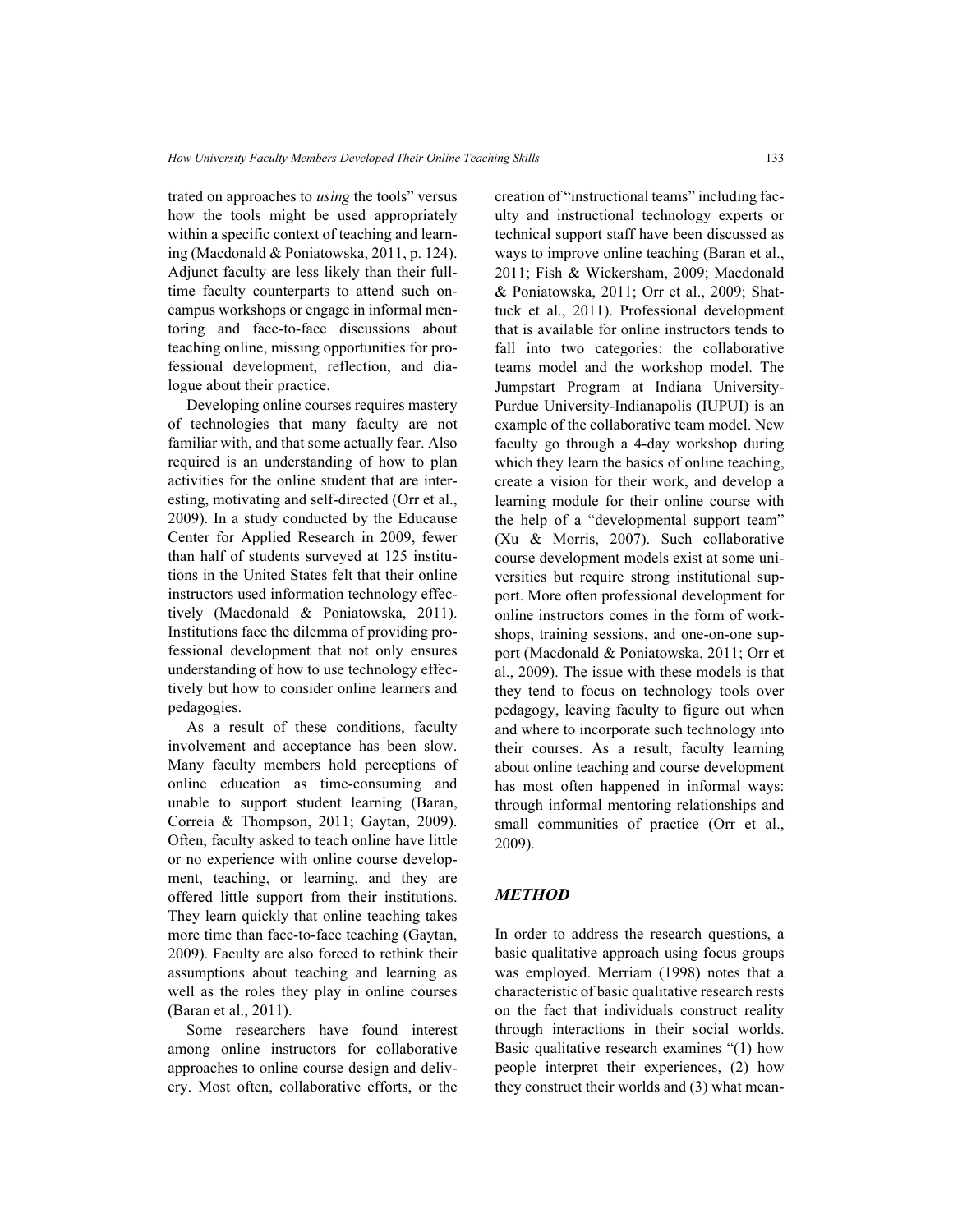ing they attribute to their experiences" (Merriam, 2009, p. 23). This is an appropriate method to examine the ways in which professors learn to teach online, because these processes involve individuals' perceptions based on reflection and interaction with their environments. The goal of basic qualitative research is to understand something (Merriam, 1998). In this study, it is to understand the perspective and views of the subjects with regard to their professional identity.

Data for this study were collected over the course of one academic year (2011-12). Purposeful sampling was used to identify participants (Patton, 1990). Merriam (2009) noted that a major benefit of purposeful sampling is that researchers can study information-rich cases, and can learn a great deal about the topics in question. The use of focus group sessions was determined to be the best approach for this study, as it allowed the researchers to gather data directly from participants and it allowed participants to hear and discuss each other's responses (Merriam, 2009).

Participants were instructors of online courses from various program areas and levels of experience within the college of education at a large southeastern university. The instructors varied in their professional status and each instructor in the focus group had taught a distance education course a minimum of 1 year. All instructors interviewed had taught both face to face and distance education during their teaching careers. Participants' level of technical literacy varied from novice to expert. Each focus group consisted of a mixture of novice and veteran instructors, a range of experience with online teaching, and members of different program areas to get a strong sample of experience across levels and programs as well as encourage discourse among instructors across departments.

Participants volunteered to attend the focus group sessions and were provided an introductory message regarding the topic of discussion. All signed confidentiality agreements and release forms prior to their focus group sessions. A series of three 90-minute focus groups

was conducted and audio taped. Two researchers participated in each focus group with one leading the semistructured discussion and the other taking field notes. Each focus group discussion was transcribed; transcripts were read and coded for themes by individual researchers then compared for reliability. Specific themes were identified and transcripts were reread for additional instances of each.

Findings come from transcripts of the three focus groups, field notes from the focus groups, and notes from researcher discussions following the groups. Researchers distinguished specific themes that arose from the focus group questions. The data were analyzed for specific words, context, consistency, frequency, specificity, and intensity of comments as suggested by Krueger (1994). Utilizing Krueger's systematic approach, the researchers were able to see trends emerge.

## **FINDINGS**

Findings can be categorized according to the research questions. They are presented as follows: initial experiences, learning from early experiences, and the evolution of the online instructor.

#### Initial Experiences

Many faculty members had abrupt starts to their online teaching careers. Many respondents used phrases like "jumped right in" or "got thrown in" when describing how they started teaching online. One respondent said she knew she would be teaching online at some point in her career, but due to some personal circumstances, the day she started teaching online came sooner than she had expected. Another response was similar: "I knew there were online courses from the beginning, but I didn't know it would be my first teaching assignment." These types of responses came from faculty who had no previous experience teaching online when arriving at the institution. That was not the case with all partici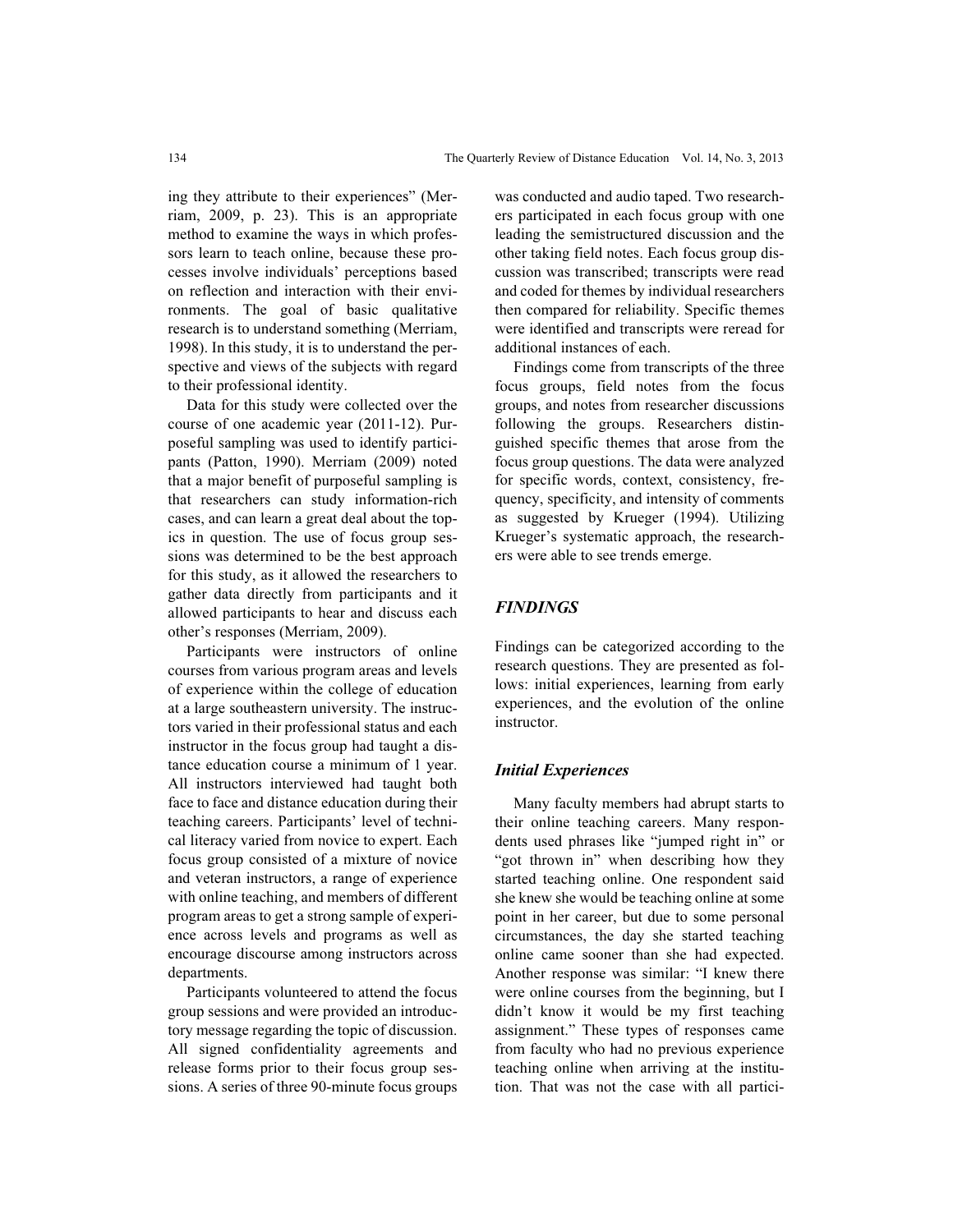pants, however. A few participants had had experience teaching online, as adjunct instructors or teaching assistants in graduate school, before they began work at the institution. Whether or not the participant had prior experience teaching online (before the faculty member came to the institution) seemed directly related to the subject matter taught by that faculty member. For example, instructors in the instructional technologies areas came to the institution with prior experience teaching online as adjuncts or graduate assistants. Those in other disciplines typically did not.

When asked about the circumstances under which participants started teaching online, most were either asked, by department administration, to teach online, or told that their courses were online (and inherent in that statement was the fact that they would be teaching online). One respondent was blunt in her assessment about the circumstances: "Administration says no one was made to teach online; however, I was made to teach online." Some participants came into their programs knowing that most courses were taught online, so the expectation was present throughout the interview/hiring process.

Preparing for that first online teaching experience proved challenging to participants. Many described their initial reactions using words like "terrified," "worried," and "apprehensive" at the initial thought. Most felt they were unprepared for the experience, and were overwhelmed at the prospect of having to teach using a method they knew little to nothing about. Overall, the transition to online teaching from traditional face-to-face teaching resulted in a great deal of role ambiguity and confusion for those with no prior online teaching experience. Almost all immediately made comparisons to what they knew, which was teaching in a traditional classroom setting. One participant noted, "I remember the 4 days between orientation and classes starting and having index cards [on] my living room floor. And trying to plan out, if I was doing this faceto-face, then this is how I would do it [online]." These comparisons caused further

angst, however, as most could not see how teaching, as they knew it, could "transfer" to teaching online. Planning and scheduling were also factors initially considered by participants. The idea of developing a course website, making sure course materials could be placed online, questions about what content would "transfer" to the online environment and what would not, confusion about what teaching online would actually look like, and uncertainties about whether students would actually participate and learn in the class all caused respondents to feel overwhelmed at the initial prospect of teaching online.

Role ambiguity and confusion was less for those faculty members who had prior experience teaching online or teaching in blended learning situations, and for those who had prior experience as an online student. As noted earlier, many of these faculty members had moved into the online teaching arena gradually and with supervision and guidance, as graduate assistants or as adjuncts. Some started teaching online in blended learning situations, as well, and were able to make the transition to complete online teaching by using what they had learned as instructors in blended learning classrooms. Experience as an online student was very helpful in understanding how to be an online instructor. The ability to look at online teaching from the standpoint of the online learner was beneficial to those who made the transition; however, most did not have this experience from which to draw.

While participants' initial reactions were all fairly similar (as noted above), the paths each participant took after the initial shock or surprise wore off were very different. First, many looked into formal support in the form of courses, tutors, "how to teach online"-type training modules, or other resources that might be available at the institution. However, the consensus among participants was that there was little formal support, nor were processes in place to help faculty members new to online teaching. Those who did find formal support found it to be somewhat archaic. One participant described a series of online training mod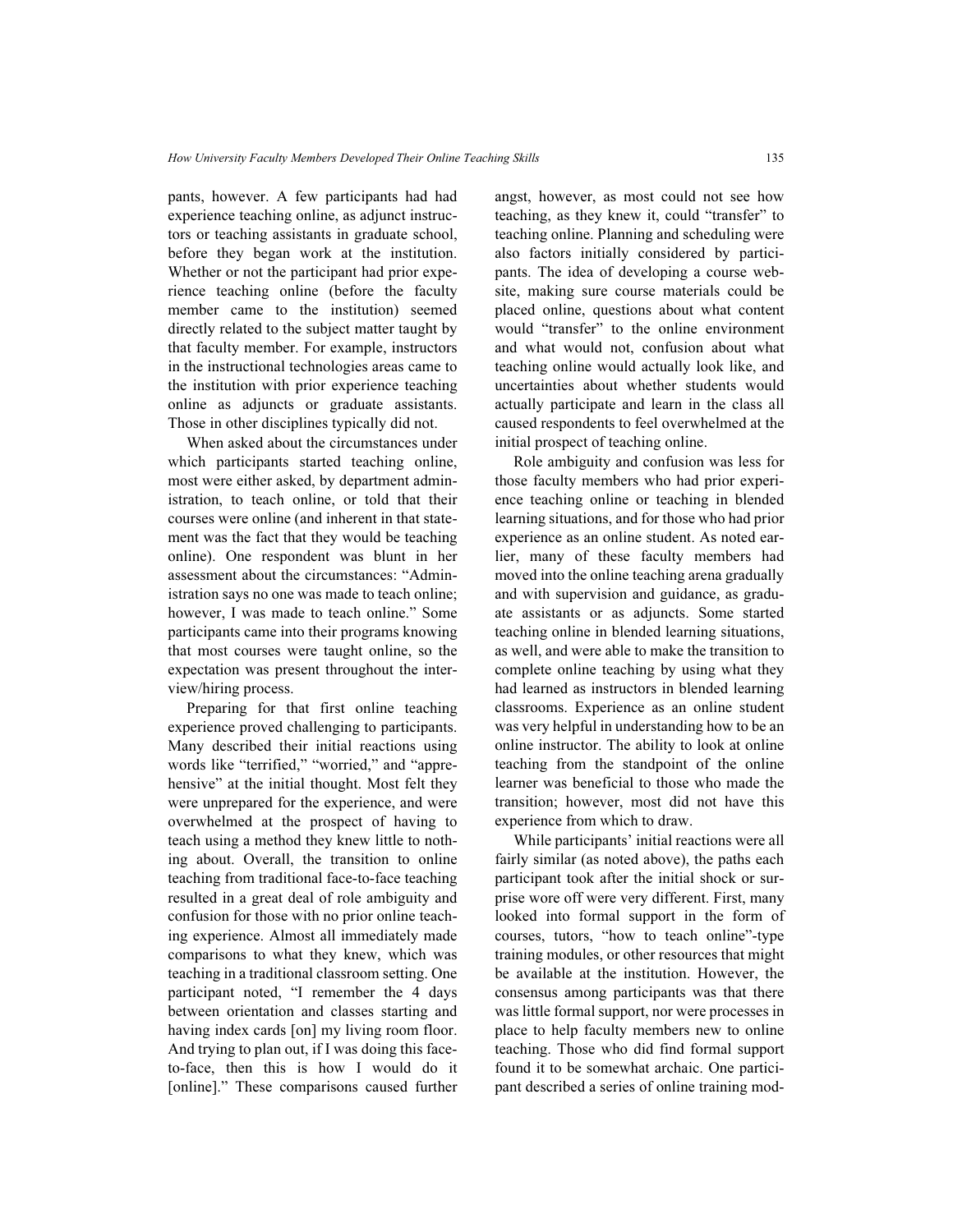ules available to those who were new to online teaching: "It was more like independent study. It kind of reminded me of the correspondence courses I took a long time ago when I was in college where you would just work independently and submit something to your professor." Several faculty likened early examples of online courses they reviewed to correspondence-type courses. This fact became a motivating factor to these instructors, who were adamant that their online courses would not be like correspondence-type courses they had seen. The experience taught them that their online courses had to be something more in order for the online student to have an experience similar to the face-to-face student.

Those who did have prior experience teaching online used what they had learned in the past, at other institutions or in graduate assistantship experiences, to help them prepare for their initial online teaching experiences at the institution. Some asked for help from colleagues in the department and in the college often from faculty members in departments related to online teaching and learning, such as the college's instructional technologies department. A few engaged in different types of selfdirected learning activities, such as reviewing articles and websites on online teaching. Some called on colleagues at other universities, as well. When they asked for help from colleagues at their own university, some participants were met with a "do what you want" type of response, which was frustrating to them, as they did not know where to begin. One participant noted that she was told by administration "just take your face-to-face class and put it online." This type of advice frustrated participants, as it was overly simplistic and often offered by people who had no experience teaching online.

#### Learning From Early Experiences

At some point in this learning process, each participant began to realize that teaching online meant not only teaching, but also designing the online course. They began to make distinctions between course design and development and actual online teaching. The support that faculty found at this stage was mostly related to online course design. As one participant said: "The one piece of support I got from the department was a professor that had been here for 10 years had given me the design of the course, but how to teach online was zero." There was consensus that learning to teach online involved learning how to put appropriate course content on a website, and develop activities, projects, and assignments. But a separate skill was still the actual process of teaching online. Participants struggled with the teaching component of online teaching, and the issue of facilitating learning among online students. One respondent discussed this issue as follows:

One of the problems with distance learning that makes it difficult is so often, people want to do it by themselves. They want to take the course because it fits into their schedule. The problem is that's not how learning happens. If I want to sit in my bedroom and read a book then I'm just going to continue to think the same thoughts unless I'm out with other people. And I think that's the real difficulty of distance learning. It's got to be adept at helping collaborate and work together. It's really hard to change how people think and to affect them if they're not part of a community.

Before respondents started to teach online, many noted that they had preconceived perceptions of online teachers. Some made comments like, "online instructors were antisocial," or "aliens." However, some noted that they had taken online courses or developed them during their graduate program and understood the online teacher's role. Many participants described their perceptions of online instructors before they, themselves, began to teach online. Some participants noted that they were "skeptical" of teaching online and equated online teaching to "students and instructors being isolated." One participant who prefers face-to-face instruction stated that "I could not understand how someone could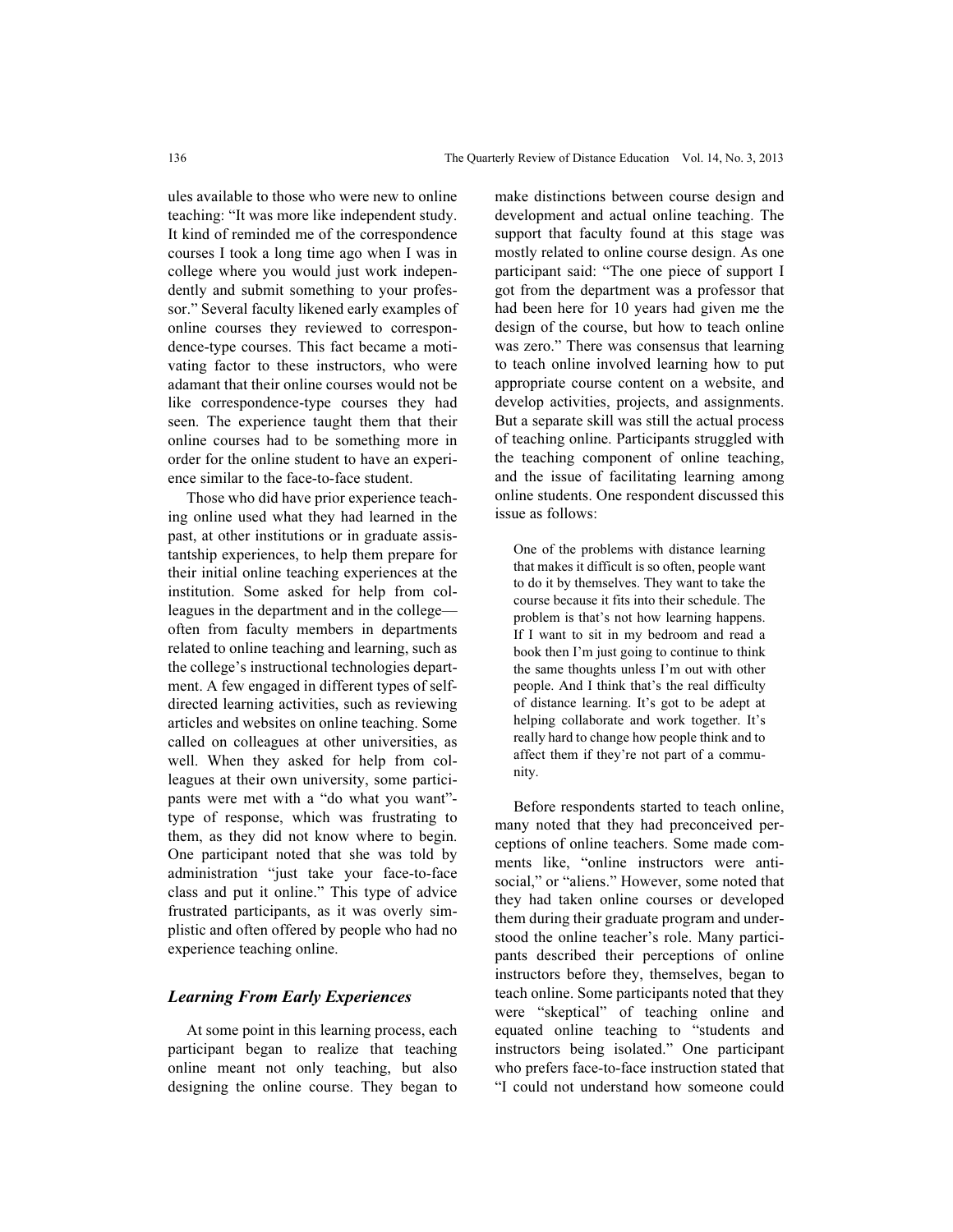teach online, it was so foreign." While others noted that the common perception of teaching online was that it was easier because it didn't require interaction. One respondent in the curriculum and instruction field noted frustration regarding the misconception that online teaching was easy. Many in the group agreed with one respondent who said that "because online education is marketed as you can earn an online degree in your pajamas that it implies that it is easy and relaxed." The respondents note that this is a misconception because in their view online instruction is an investment, is stressful, and is "more time consuming because you feel like you work 24/7."

Participants who had little or no prior experience teaching online were asked to reflect on their preparation for their first online teaching experience. The general consensus on their first online courses was summed up by one participant as follows: "I would be embarrassed to show you what I had done (for that first class). I had no help and basically had to figure it out on my own. It was terrible." Another stated "I knew those (first) courses were poorly designed. I wasn't happy with that but that's the process for improving as you move along." Upon reflection, most participants recognized that their initial attempts at online teaching were less than successful, and there was a motivation to improve that was expressed by many. That motivation was based, in part, on fear of failure. As one participant noted, "Everything that I learned I learned on my own because of that very factor—failure, and I didn't like what I saw." Another stated, "There's nothing like the thought of failing to help motivate you to seek it (help) out." Concern for the student was paramount in these discussions, and there was a great sense that instructors couldn't fail to give their students meaningful learning experiences. They simply did not want to let their students down. When discussing initial online teaching experiences, that motivation derived from the need to provide quality learning experiences to students was present throughout each focus group. Although many focus group members have since gained a good deal of experience teaching online, that motivation was still present, and seemed to serve as an ongoing source of motivation for continuously improving online courses.

There were definite patterns or characteristics of instructors who had successful experiences learning to teach online, and they typically involved smaller steps toward teaching online (as opposed to jumping in, as was the experience of many). One participant who had prior experience teaching online discussed her experience at a different institution. That institution provided an in-depth face-to-face training session that all faculty new to online teaching had to attend before becoming online instructors. Another started out as a graduate assistant in an online course, which allowed her to learn how the instructor taught. One more talked about her experience developing a blended learning course, which was partially online and partially face to face, as a good way of moving gradually into online teaching. These experiences gave participants time to learn and provided them with role models from whom to learn. Participants who had more experience with technology, in general, seemed to have an easier time than those who were not tech savvy. Those who were interested in learning to teach online also had better first-time experiences than those who were not as interested in teaching online.

#### The Evolution of the Online Instructor

Even the most experienced online instructors in these focus groups did not see themselves as "there" yet, in terms of their online teaching abilities. Most agreed that with experience came more strategies and options they could employ. Reflections on early online teaching experiences were mainly focused on the overall course level: getting a course set up, and teaching a course, for example. As online instructors matured in their experience, they became able to focus more on individual student needs within a course. One participant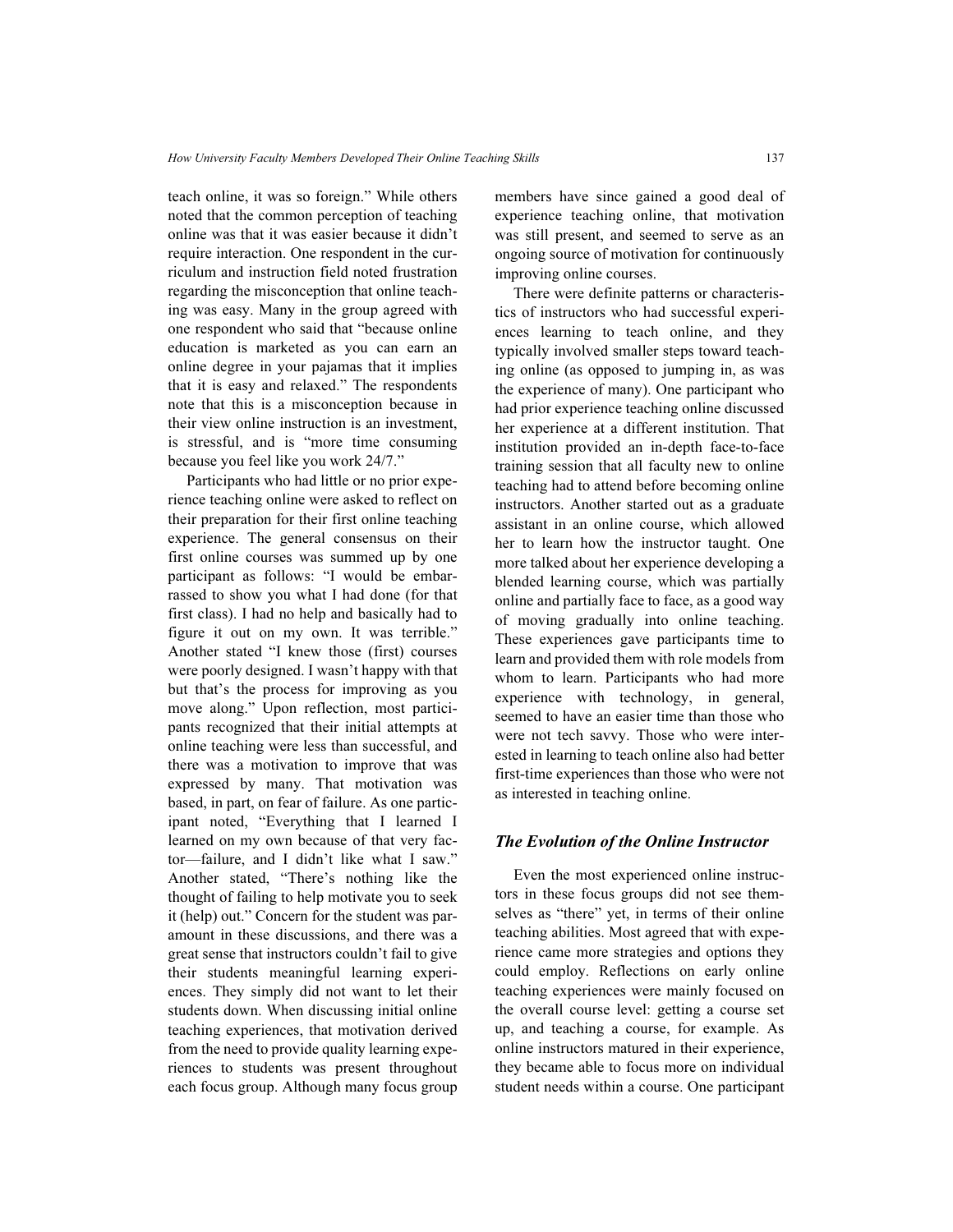summed up her feelings about teaching online versus face to face as follows:

It's like throwing darts at a dart board. You're just trying to find one way to hit a bull's eye with each and every student. It is harder (than teaching in a traditional classroom). Someone who is good at distance ed., (they) are finding different ways (to reach each student) and you are spending so much more time and it is hard.

The idea that online instructors find different ways to connect with students resonated with focus group members. Examples of those different ways were discussed by several focus groups. They included the use of video conferencing in place of face-to-face lectures, having students read course materials posted online and then participating in online discussions rather than face-to-face discussions, and holding Skype sessions to provide students with one-on-one feedback that would have normally taken place after formal face-to-face class sessions. All of these examples illustrate the creative ways online instructors have found to reach students. They also demonstrate the maturation process of online instructors, and the increasing complexity, based on an individual student focus, with which online courses are taught by these experienced instructors.

Focus group participants agreed that the finding of "different ways," along with changes to course content and advances in technology mean that they spend much more time on their online courses than they would have in similar face-to-face courses. One respondent noted that her online courses were continually evolving due to both updates in the field and new content being developed, but also due to new technologies becoming available. In any given semester, one or both of those areas may change. One participant noted that, "If you look at one course from one semester to the next, the course will have the same content, but the way that it arrived will be significantly different."

## LIMITATIONS AND RECOMMENDATIONS FOR FUTURE RESEARCH

As this study was focused on faculty in one college of a major southeastern university, more research is needed in order to determine the generalizability of the outcomes across departments, schools, and colleges in the variety of postsecondary institutions offering online courses. The researchers believe their findings are noteworthy and provide good bases for future research on this topic in other settings.

This research addressed the topic of online teaching in a college of education, where the focus of the college is in line with the topic of this research. Research in other, noneducation schools and colleges is advocated, as is research in other types of postsecondary educational venues, including community or junior colleges.

## **DISCUSSION**

The haste to move to online teaching and learning caught many entities off guard. The advent of the online course meant entirely new ways of teaching in higher education. Courses were put online with little thought to the differences between online and face-to-face teaching. There was no consideration given to the different roles of online instructors, nor to the skills or knowledge needed by those new online instructors. There was also very little time for instructors to learn to teach online, as the growth of online learning happened very quickly.

When asked to teach online, instructors looked to their institutions for support and guidance. However, those institutions were able to offer limited support simply because they were in the same situation as the instructors. The concept of online teaching and learning was new to everyone. Institutions could draw from few resources in order to help instructors prepare, simply because there were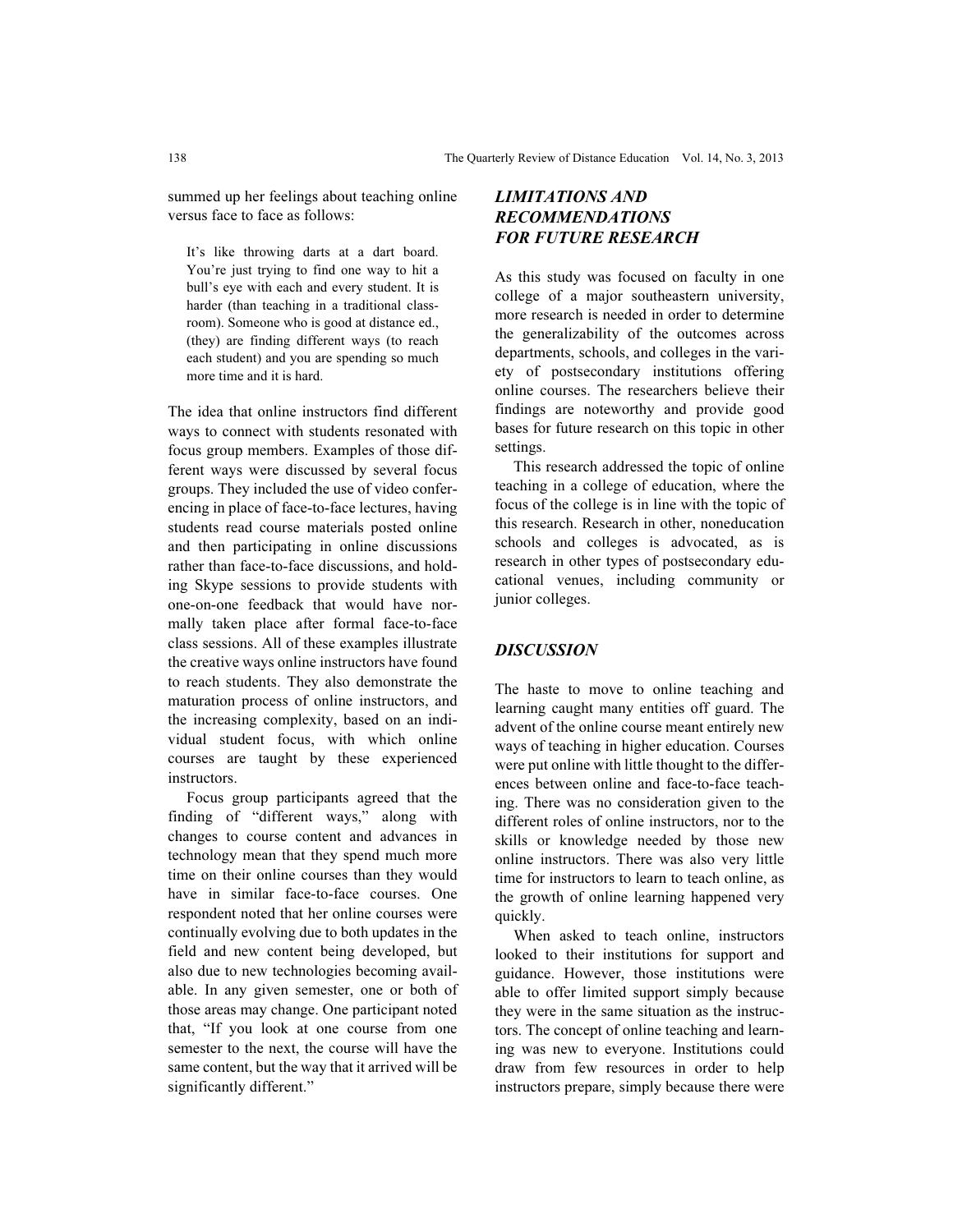no resources. There was no history at which to look for guidance, there were no models to follow, and there was a paucity of research on the topic. That seemed to result in a "do what you think is best"-type philosophy with regard to support given to new online instructors, and further resulted in instructors learning through a trial and error-type approach while they were actually teaching. Formal resources at the institutional level only improved after a body of knowledge on online teaching began to be developed.

## IMPLICATIONS

With the growing popularity of distance education, institutions must ensure quality online instruction, which includes supporting instructors in transitioning to online teaching via professional development. This study presents specifics on the paths instructors follow when they learn to teach online and their experiences regarding how they improved their online instruction. This study is different because it examined the trial-and-error processes used by novice online instructors as they learned to teach online, and documents the process of skill development in the online instructor. It followed the processes instructors took to develop expertise, as they became experienced online instructors.

It is important to develop a body of knowledge on how instructors learn to teach online so that best practices can be found and used by future online instructors. This research will help to develop that body of knowledge. This research has practical implications, as well. An understanding of how faculty learn to teach online is helpful for those who develop continuing professional development for faculty members. For example, results of this study show that small group learning opportunities and the use of mentors were both helpful in learning to teach online. These types of activities could be implemented as part of continuing education for faculty members learning to teach online. This study also presents information on what these instructors found unhelpful, and what methods and strategies did not work. Unfortunately, many of these methods focus group members found unhelpful are still being used today.

Crawford-Ferre and Weist (2012) note that "Most instructors new to online teaching begin with little to no training or preparation specific to this delivery model" (p. 13). To this point, the practice of learning to teach online has been a haphazard, often trial-and-error process. Will this change for the next generation of online instructors? What will the experiences of new online instructors 10 years from now look like? It is believed that research of this nature will help in the preparation of future online instructors.

## **REFERENCES**

- Allen, E., & Seaman, J. (2007). Online nation: Five years of growth in online learning. Needham, MA: The Sloan Consortium.
- Allen, E., & Seaman, J. (2010). Learning on demand: Online education in the United States, 2009. Retrieved from http://www .sloanconsortium.ord/publications/survey/pdf/ learningondemand/pdf
- Baran, E., Correia, A. P., & Thompson, A. (2011). Transforming online teaching practice: Critical analysis of the literature on the roles and competencies of online teachers. Distance Education, 32(3), 421-439.
- Crawford-Ferre, H. G., & Weist, L. R. (2012). Effective online instruction in higher education. Quarterly Review of Distance Education, 13(1), 11-14.
- Fish, W. W., & Wickersham, L. E. (2009). Best practices for online instructors: Reminders. Quarterly Review of Distance Education, 10(3), 279-284.
- Gaytan, J. (2009). Analyzing online education through the lens of institutional theory and practice: The need for research-based and -validated frameworks for planning, designing, delivering, and assessing online instruction. The Delta Pi Epsilon Journal, 51(2), 62-75.
- Ke, F. (2010). Examining online teaching, cognitive, and social presence for adult students. Computers and Education, 55(2), 808-820.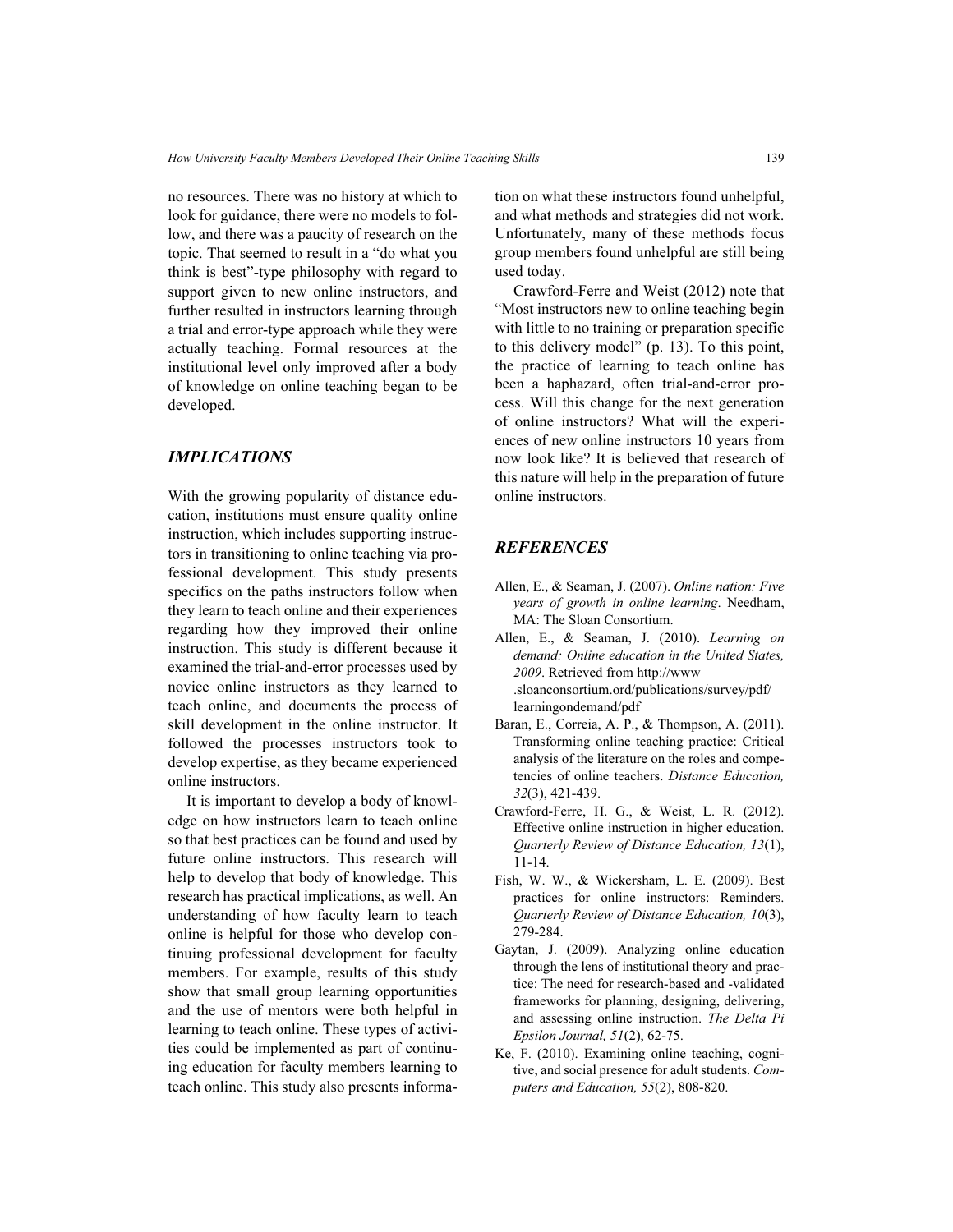- Kolowich, S. (2012). Conflicted: Faculty and online education, 2012. Retrieved March 20, 2013 from http://www.insidehighered.com/news/survey/ conflicted-faculty-and-online-education-2012
- Krueger, R. A. (1994). Focus groups: A practical guide for applied research. Thousand Oaks, CA: SAGE.
- Kugel, P. (1993). How professors develop as teachers. Studies in Higher Education, 18(3), 315- 329.
- Larreamendy-Joerns, J., & Leindhardt, G. (2006). Going the distance with online education. Review of Educational Research, 76(4), 567- 605.
- Macdonald, J., & Poniatowska, B. (2011). Designing the professional development of staff for teaching online: An OU (UK) case study. Distance Education, 32(1), 119-134.
- Merriam, S. B. (1998). Qualitative research and case study application in education. San Francisco, CA: Jossey-Bass.
- Moller, L., Foshay, W., & Huett, J. (2008). The evolution of distance education: Implications for instructional design on the potential of the web. TechTrends, 52(4), 66-70.
- Orr, R., Williams, M. R., & Pennington, K. (2009). Institutional efforts to support faculty in online teaching. Innovative Higher Education, 34(4), 257-268.
- Palloff, R. M., & Pratt, K. (2001). Lessons from the cyberspace classroom: The realities of online teaching. San Francisco, CA: Jossey Bass.
- Patton, M. Q. (1990). Qualitative evaluation and research methods. Thousand Oaks, CA: SAGE.
- Pontes, M. C. & Pontes, N. M. H. (2012). Distance education enrollment is associated with greater academic progress among first generation lowincome undergraduate students in the US in 2008. Online Journal of Distance Learning Administration 15(1).
- Shattuck, J., Dubins, B., & Zilberman, D. (2011). MarylandOnline's inter-institutional project to train higher education adjunct faculty to teach online. The International Review of Research in Open and Distance Learning, 12(2), 41-61.
- Smith, T. C. (2005). Fifty-one competencies for online instruction. The Journal of Educators Online, 2(2), 1-18.
- Wise, B., & Rothman, R. (2010). The online learning imperative: A solution to three looming crises in education. Education Digest, 76(3), 52-58.
- Xu, H., & Morris, L. V. (2007). Collaborative course development for online courses. Innovative Higher Education, 32(1), 35-47.
- Young, A., & Lewis, C. W. (2008). Teacher education programmes delivered at a distance: An examination of distance student perceptions. Teaching and Teacher Education, 24(3), 601- 609.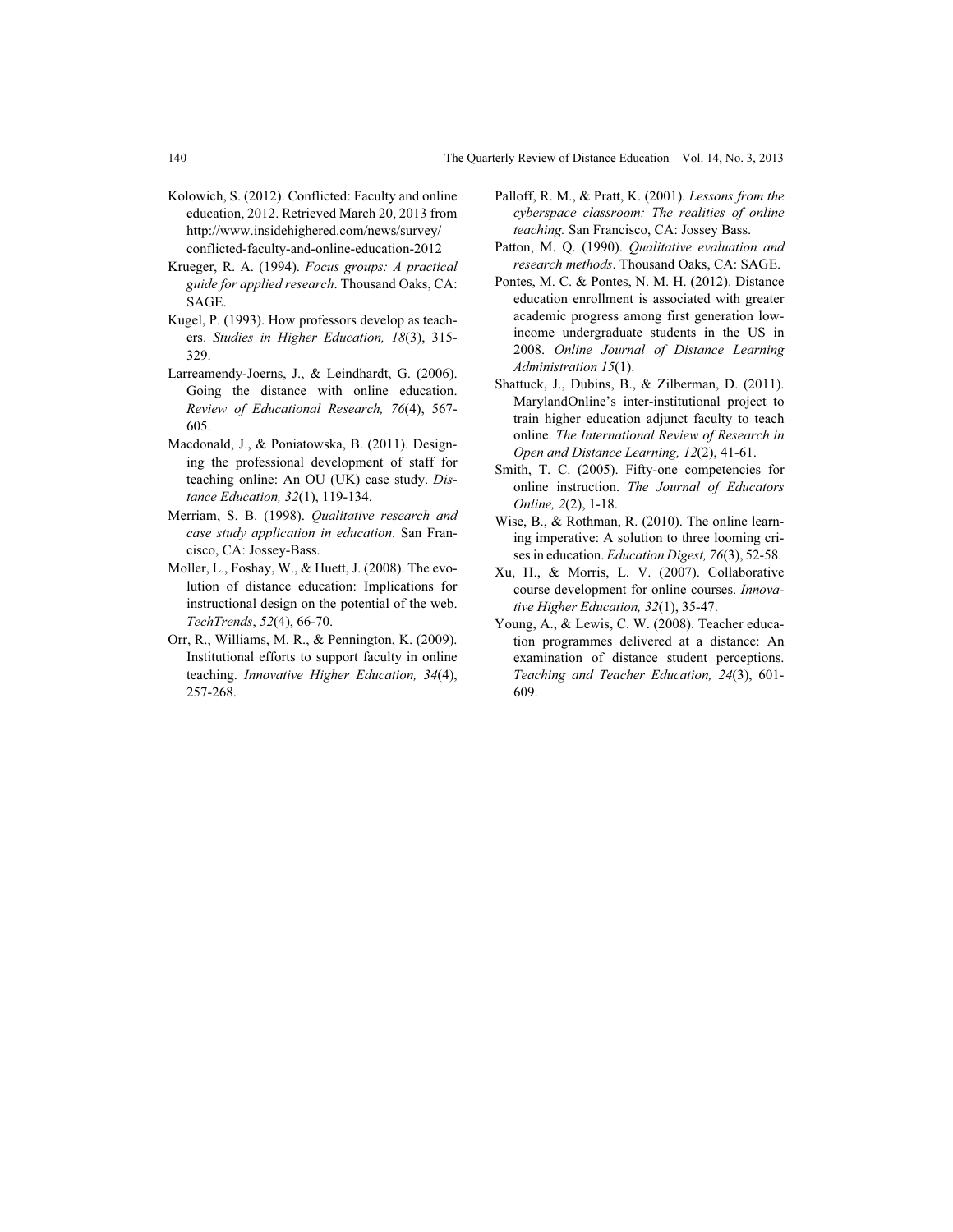## AUTHOR BIOGRAPHICAL DATA

Serdar Abaci is a doctoral candidate in the Instructional Systems Technology Program at Indiana University. His research interests include online education, feedback, program evaluation, and human performance technology. His dissertation focuses on the effects of feedback on student motivation and academic performance in college level online learning.

Mary Breslin received her PhD in educational psychology from Capella University, where she currently directs faculty development initiatives. Her doctorate explored factors that predict student responsiveness to their professors' feedback in online courses.

Michelle Drouin is an associate professor in the Department of Psychology at Indiana University-Purdue University Fort Wayne. Her research, both disciplinary and pedagogical, is focused on literacy, language, and the ways in which technology affects communication and learning. She has written numerous pedagogical papers and book chapters for journals such as Quarterly Review of Distance Education and Teaching of Psychology focused mainly on online teaching and the integration of technology in the classroom.

Rachel E. Hile is an associate professor in the Department of English and Linguistics at Indiana University-Purdue University Fort Wayne, where she also serves as editor-in-chief of Clio: A Journal of Literature, History, and the Philosophy of History. She has edited a collection of essays, Parenting and Professing: Balancing Family Work with an Academic Career (Vanderbilt UP, 2005), and her articles on Renaissance English literature have appeared in journals such as Spenser Studies, Studies in Philology, and Disability Studies Quarterly.

Hilda R. Glazer received her EdD in Educational Psychology from Rutgers University. She currently serves as chair of educational psychology in the Harold Abel School of Social and Behavioral Sciences at Capella University. Glazer specializes in distance learning and teaching. She has conducted workshops on distance learning and mentoring and has researched the area of online teaching and mentoring. Glazer also works with grieving children and families and is a Registered Play Therapy Supervisor. She has presented at international, national and regional meetings on distance learning and play therapy and grief and is widely published.

Elizabeth Hodge is an associate professor in the Department of Business and Information Technologies Education at East Carolina University. Hodge's research interests center on immersive education, virtual environments, Web 2.0 tools and the use of mobile technology for creating learning communities within an online environment.

Stephen Madonna, Jr. is a graduate of the University of Tampa, with a BA in psychology, the University of Southern Mississippi

The Quarterly Review of Distance Education, Volume 14(3), 2013, pp. 179–180 ISSN 1528-3518 Copyright © 2013 Information Age Publishing, Inc. All rights of reproduction in any form reserved.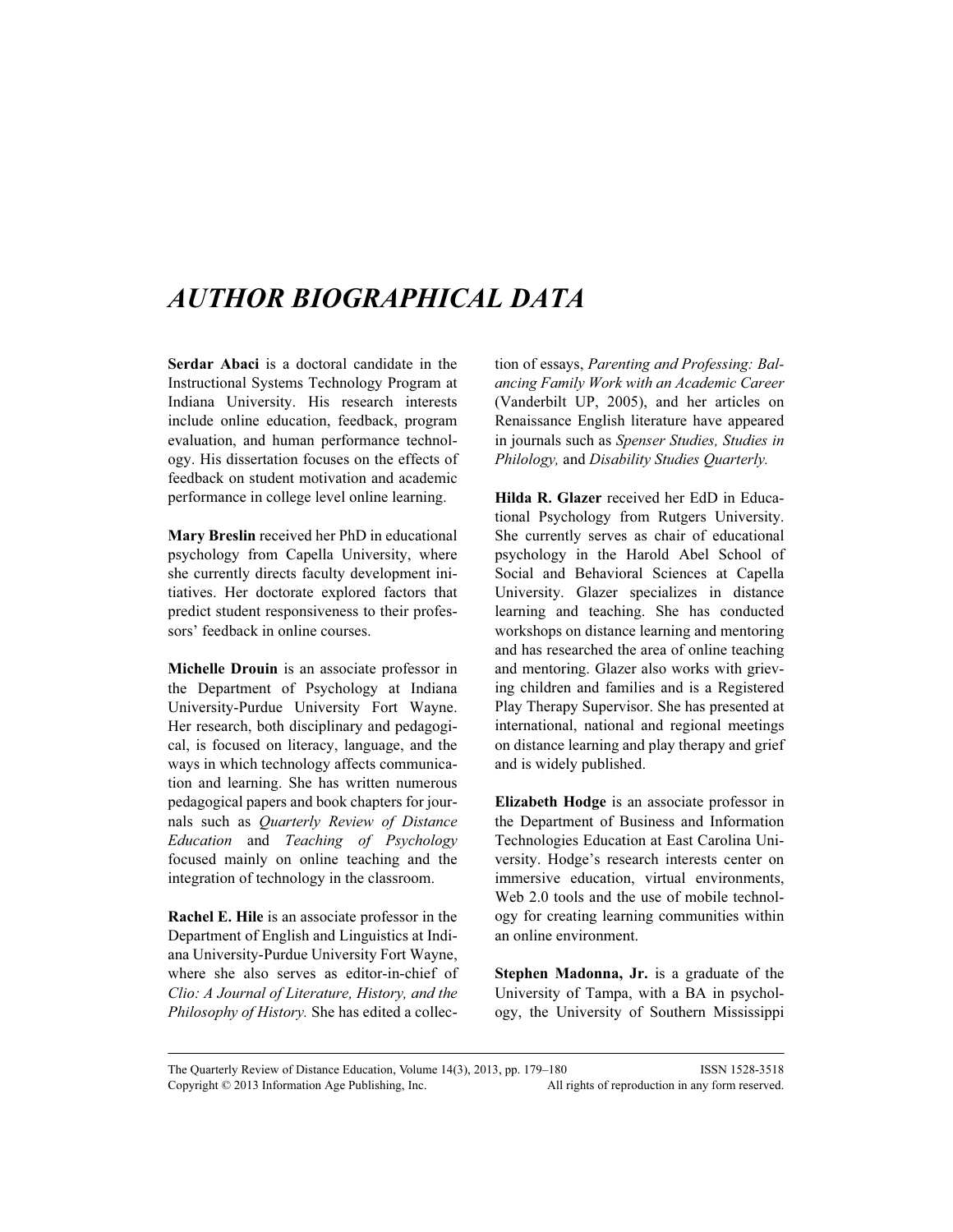with an MA in psychology and a PhD in experimental psychology. In addition, he has an MPA from Troy University. He worked in the field of developmental disabilities and has taught for a number of years. Currently, he is an adjunct instructor at Saint Leo University.

Vincent D. Philpot is a graduate of Florida State University with a BS in psychology, Northwestern State University of Louisiana with an MS in clinical psychology, and the University of Southern Mississippi with a PhD in school psychology. He has worked in the field of developmental disabilities for a number of years and taught undergraduate and graduate courses in psychology at Northwestern State University of Louisiana and Troy University.

Steven W. Schmidt, PhD is an associate professor of adult education and the adult education program coordinator in the Higher, Adult, and Counselor Education Department at East Carolina University, in Greenville, North Carolina. His major areas of research include workplace learning, cultural competence, and online teaching and learning.

Bobbie Seyedmonir is the director of the Center for Online Learning at West Virginia State University where she also teaches part time in the Psychology department. She is currently pursuing her doctorate in curriculum and instruction at Marshall University specializing in distance education.

Julie Tonsing-Meyer is an assistant professor of education at McKendree University. She has developed educational technology curriculum for undergraduate and graduate programs including new courses at the doctorate level. She has written and taught several online courses over the past decade. Her current research interests include online learning, educational technology integration, and STEM research. Additionally, she has given numerous presentations regarding online training and education, STEM research, gender equity, and ways to integrate technology tools into the curriculum.

Christina Tschida, PhD, is an assistant professor of elementary education at East Carolina University where she teaches social studies methods courses. Her research areas include online teaching and learning, culturally responsive teaching, and teacher identity.

Lesa Rae Vartanian is an associate professor in the Department of Psychology at Indiana University-Purdue University Fort Wayne. Her primary area of research—socialcognitive development during adolescence has challenged some long-standing notions about how young people think about themselves and others. Over 1,000 area middle and high school students have participated in her studies, which have been published in journals such as Adolescence and Journal of Early Adolescence.

Constance Wanstreet, PhD, is an adjunct assistant professor in the College of Education and Human Ecology at The Ohio State University. Her doctorate from Ohio State is in workforce development and education. Wanstreet has developed and implemented training programs for adult learners in workplace settings and has served as a consultant to the Ohio Board of Regents and the Supreme Court of Ohio Judicial College. She has presented at national and regional conferences, primarily on how adults learn in online environments.

Janae Webb is an undergraduate student and research assistant in a language, learning, and technology laboratory in the Department of Psychology at Indiana University-Purdue University Fort Wayne.